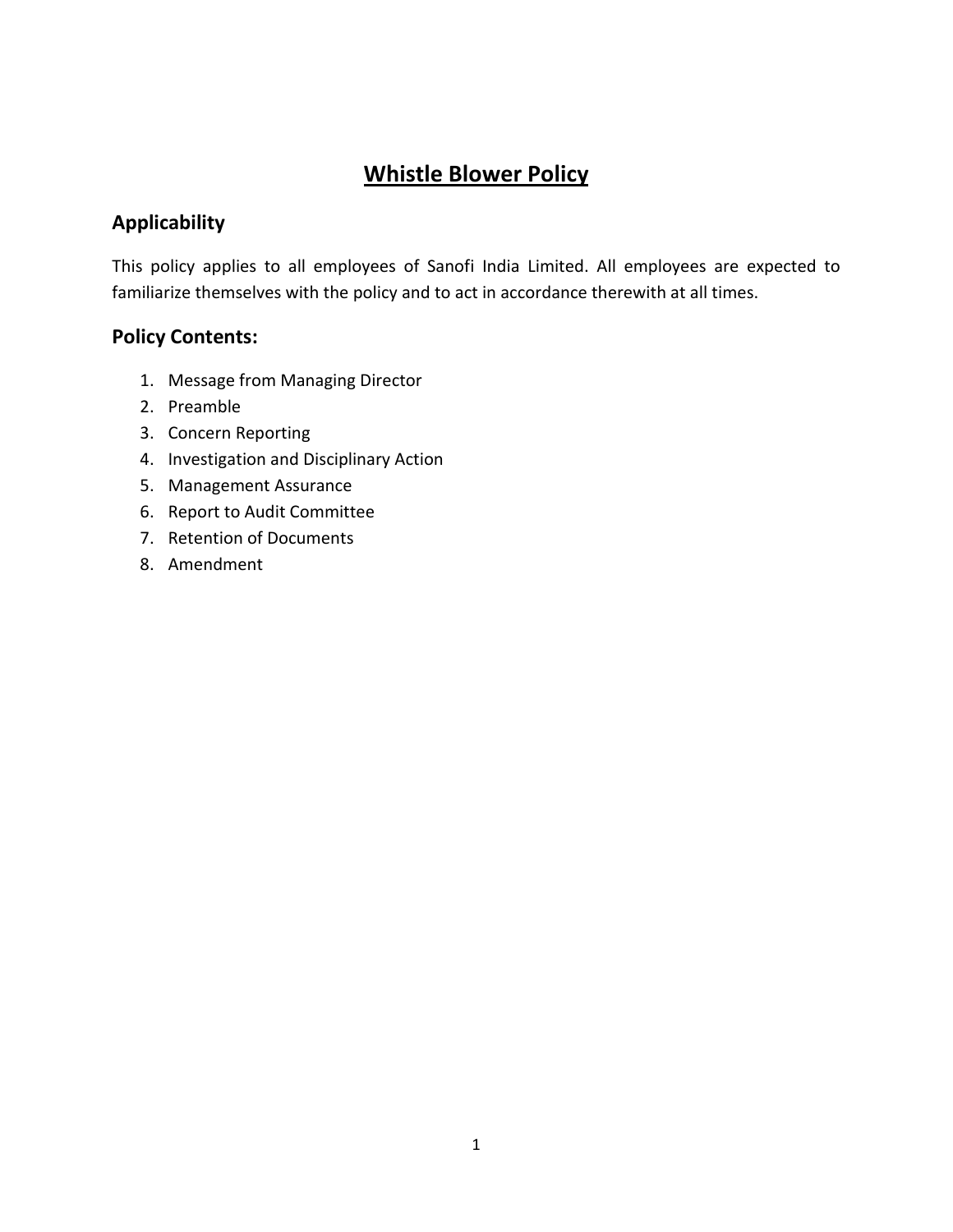# **1. Message from Managing Director**

#### Dear Colleagues,

Sanofi India Limited ("SIL") started its journey in India in May 1956 under the name Hoechst Fedco Pharma Private Limited. Over the years, SIL has been known not only for its pharmaceutical products but is equally well known for its ethical business practices. We are committed to the welfare of the patients and maintain the trust of our partners (health care professionals and other stakeholders). To shoulder this responsibility we are all required to follow our values and have good corporate governance in all activities.

This whistle blower policy ensures that all employees have free access to appropriate management levels for bringing up any actual or potential issue/s which has/ have violated or potentially violate our policies or the local laws / industry code of conduct. I would like all of you to read and understand this policy. Please use this policy in the appropriate way to follow our values and protect the reputation of the Company.

Should you have any question regarding this policy please contact the Compliance Director.

#### **Dr. Shailesh Ayyangar**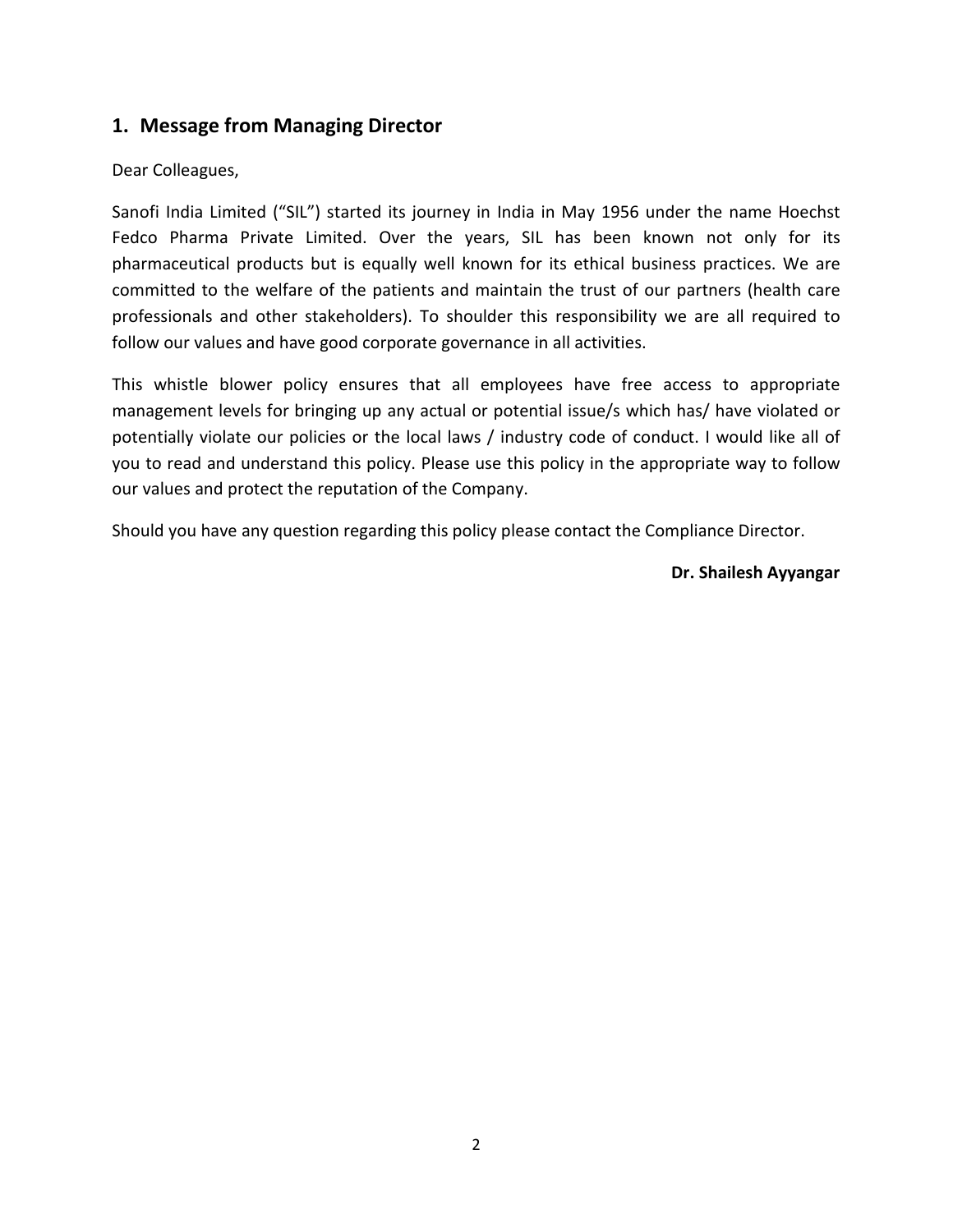# **2. Preamble**

The Complaint Management Policy of the Sanofi Group (available on the Sanofi Intranet) has been in place since 2012 and applies to all Group employees. As Sanofi India Limited is a listed company whose shares are quoted on the stock exchanges in India, it is required to comply with certain specific provisions applicable to listed companies. The purpose of the present policy, applicable to employees of Sanofi India Limited, is to be consistent with the relevant provisions of the Companies Act, 2013 and the Listing Agreement with the Stock Exchanges in India.

The Companies Act, 2013 and the Listing Agreement require our Company have a Whistle Blower policy and to establish a vigil mechanism for Members of the Board of Directors and employees to report concerns about unethical behavior, actual or suspected fraud or violation of the Company's code of conduct or ethics policy. The mechanism should also provide for adequate safeguards against victimization of director(s)/ employee(s) who avail of the mechanism and also provide for direct access to the Chairman of the Audit Committee in exceptional cases.

# **3. Concern Reporting**

# **3.1. Principle of Reporting:**

If a Sanofi India Limited employee believes in good faith that a rule or one of the principles laid down in Sanofi Code of Ethics and policies has been or is about to be violated, he or she should inform his or her superior or the Compliance Department of his or her concerns regarding possible illegal act or ethical violation. Any employee, who has any concerns relating to actual or potential illegal or unethical practices in finance, accounting, internal control, free competition or the fight against corruption should report his/her concerns under this policy. When in doubt whether an activity or behavior is a violation or not, employee should report the same.

# **3.2. What to Report**

Below are few examples though non-exhaustive of the areas where non-compliance may be reported:

- Harassment or Discrimination & Workplace Violence
- Protection of Confidential Information and intellectual property
- Privacy breach
- Fraud or questionable accounting/financial reporting
- Corruption and improper transactions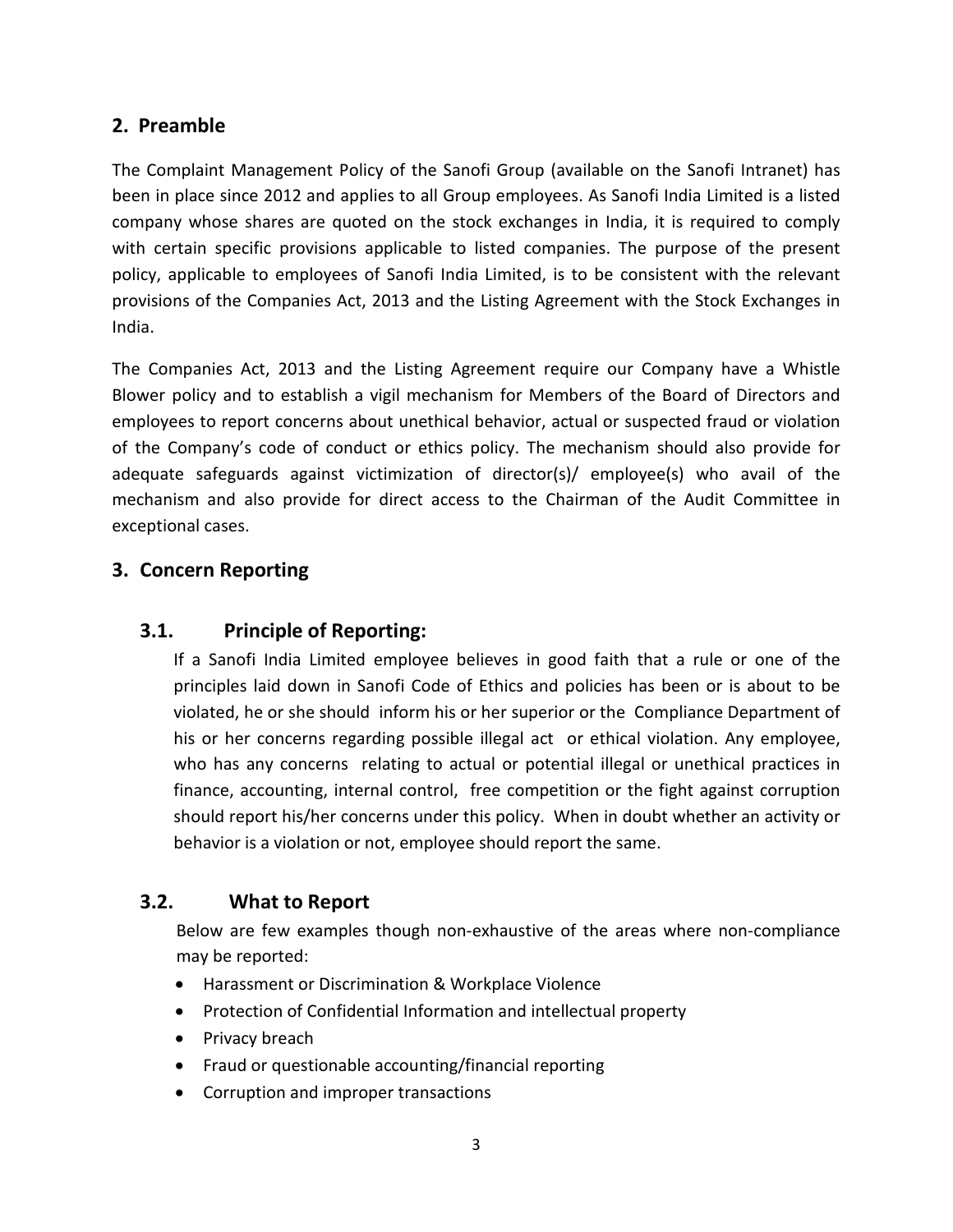- Improper promotion and improper sales practices
- Conflicts of Interest
- Environmental Health and Safety issues
- Insider Trading
- Anti-competitive behavior
- Theft, misuse of company's assets
- Retaliatory action as mentioned in this policy
- Any Illegal or unethical Practices

# **3.3. Channels of raising Concerns**

Members of the Board of Directors of SIL and Management Committee members can report directly, in writing, to the Chairman of the Audit Committee.

Employees of Sanofi India Limited are free to choose the reporting channel for their complaints and can report to the immediate supervisor or any Manager in the line of command or directly to:

- Human Resources
- Head of Department
- Business Unit Heads
- Site Heads of Ankleshwar/ Goa factories
- Legal Department
- Internal Audit
- Compliance Director
- General Manager, Pharmaceutical Operations
- Managing Director
- Management Committee Members

All complaints should be sent to the Compliance Director and/ or the Company Secretary and under exceptional circumstances an employee can also send complaint, in writing, directly to the Chairman of the Audit Committee on the following email address: [Chairman.SILauditcommittee@sanofi.com](mailto:Chairman.SILauditcommittee@sanofi.com)

All HR related complaints received should be forwarded to Senior Director- Human Resources for action.

In case, where concern is raised with deliberate and/or ill motive to tarnish the reputation of employee/s and department/s of the Company, the person raising such concern will undergo the investigation process and disciplinary action.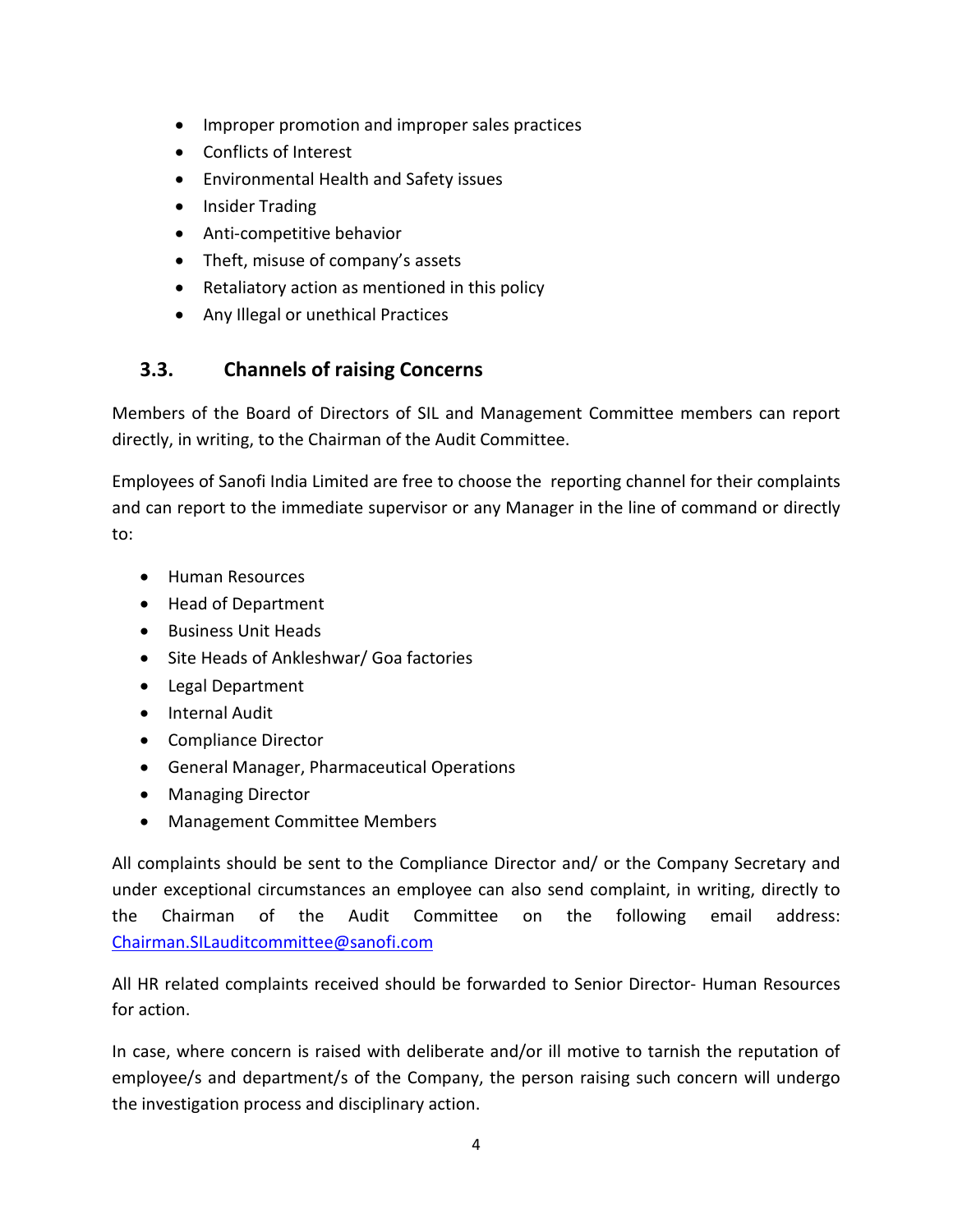# **4. Investigation and Disciplinary Action**

Compliance Director will take effective steps to respond to any concern which has been reported. The person raising such concern will also be informed of the outcome of the investigation. In case detailed investigation needs to be conducted, the Audit Committee may direct such investigation to be conducted, if necessary, by an independent external agency. The Compliance Director would be responsible to obtain such internal approvals as may be required. Based on the report of the Investigating Authority or upon his own findings, Compliance Director will recommend disciplinary action in consultation with the Disciplinary Committee. All disciplinary action recommended will be in accordance with applicable laws.

Disciplinary Committee presently comprises of the following members:

- Senior Director- Legal;
- Senior Director- Industrial Affairs;
- Senior Director- HR; and
- Director- Compliance

#### **5. Management Assurance**

#### **5.1. Identity of the Complainant**

Members of the Board of Directors and employees are encouraged to report the incident by identifying themselves. Such identification helps the investigation process. In case the complainant decides not to disclose his/her identity, an ANONYMOUS report can be submitted. It is the responsibility of each person to report an incident regardless of the choice of disclosing or not disclosing his/ her identity. The identity of the complainant will be kept confidential if asked to do so and will be disclosed only if it becomes necessary for investigation purposes or in certain circumstances where it is legally required to be so disclosed.